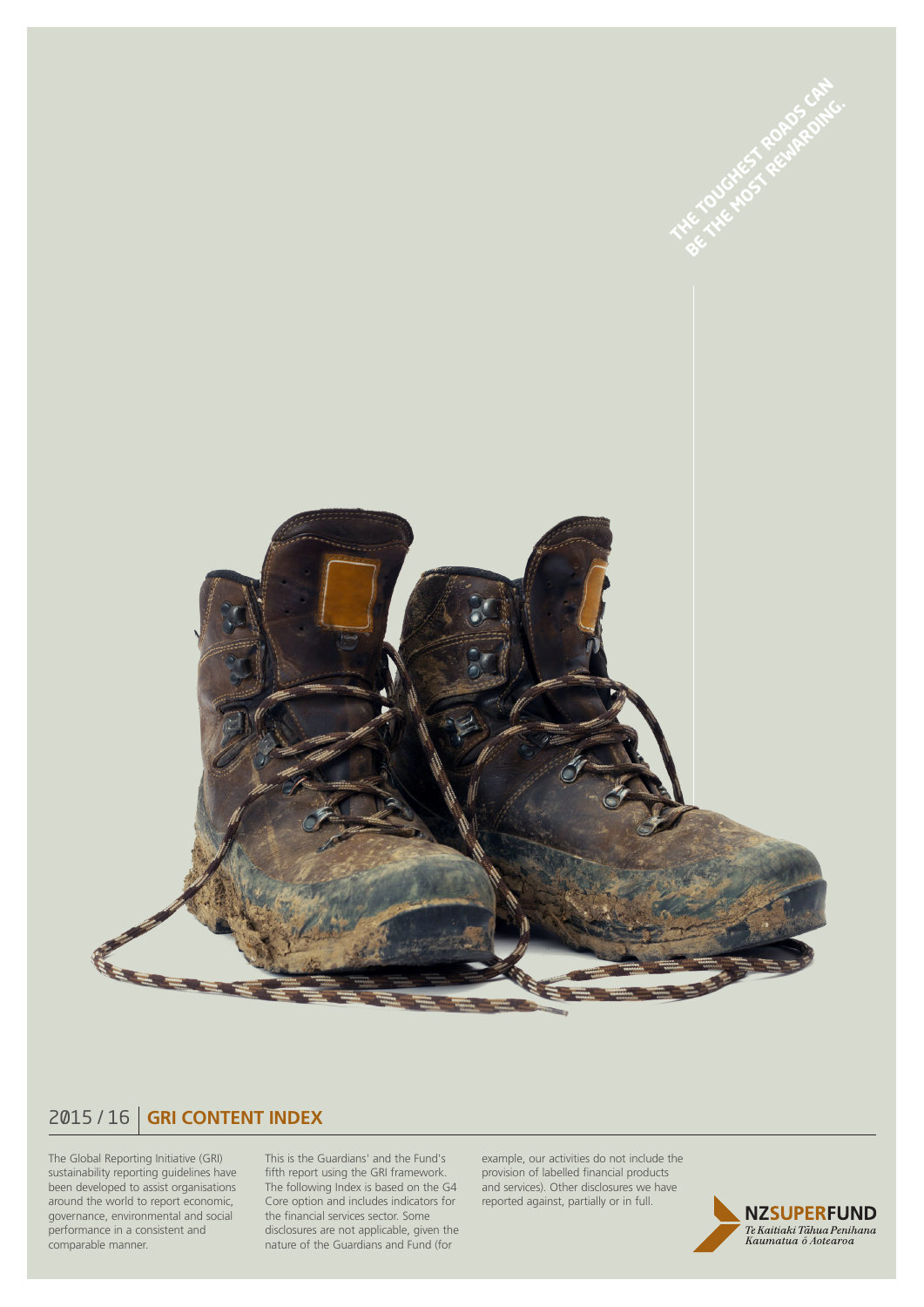—

The boundary of our reporting in the Index below covers the Guardians of New Zealand Superannuation and the New Zealand Superannuation Fund.

The Fund invests money on behalf of the New Zealand Government to help pre-fund future universal superannuation payments. The Guardians is the manager of the Fund. The Guardians is a Crown entity and its assets, along with the assets of the Fund, are Crown assets. The Guardians is accountable to Parliament through the Minister of Finance. The Fund and Guardians together comprise 'the organisation' referred to in the Index for direct operations.

We report on the Fund's underlying investments in our comments on the GRI Indicators FS10-12 and HR1. Our focus is on how, as a responsible investor, we monitor and engage with investee companies and external managers.

Our approach to responsible investment is governed by our Statement of Investment Policies, Standards and Procedures (SIPSP). Our Responsible Investment Framework sets out how we monitor the performance of, and engage with, investee companies and external managers on environmental, social and governance (ESG) issues. We report on our activities and performance under this Framework in the Responsible Investment Report section of our Annual Report. (Occasionally we may choose to report additional, specific detail about individual investments or managers' activities, as seen in the Case Studies in our Annual Report.)

The subsidiaries listed on page 96 of the Annual Report are excluded from the Index. These are nominee companies only.

Information locations referred to in the Index are the Annual Report, published October 2016, and the New Zealand Superannuation Fund website www.nzsuperfund.co.nz. Page numbers refer to pages in the Annual Report. An Annual Report website is also available at www.ar2016.nzsuperfund.co.nz, along with our Statement of Intent, Statement of Performance Expectations, SIPSP, and information about how we invest, and other key organisational documents including our Communications Policy.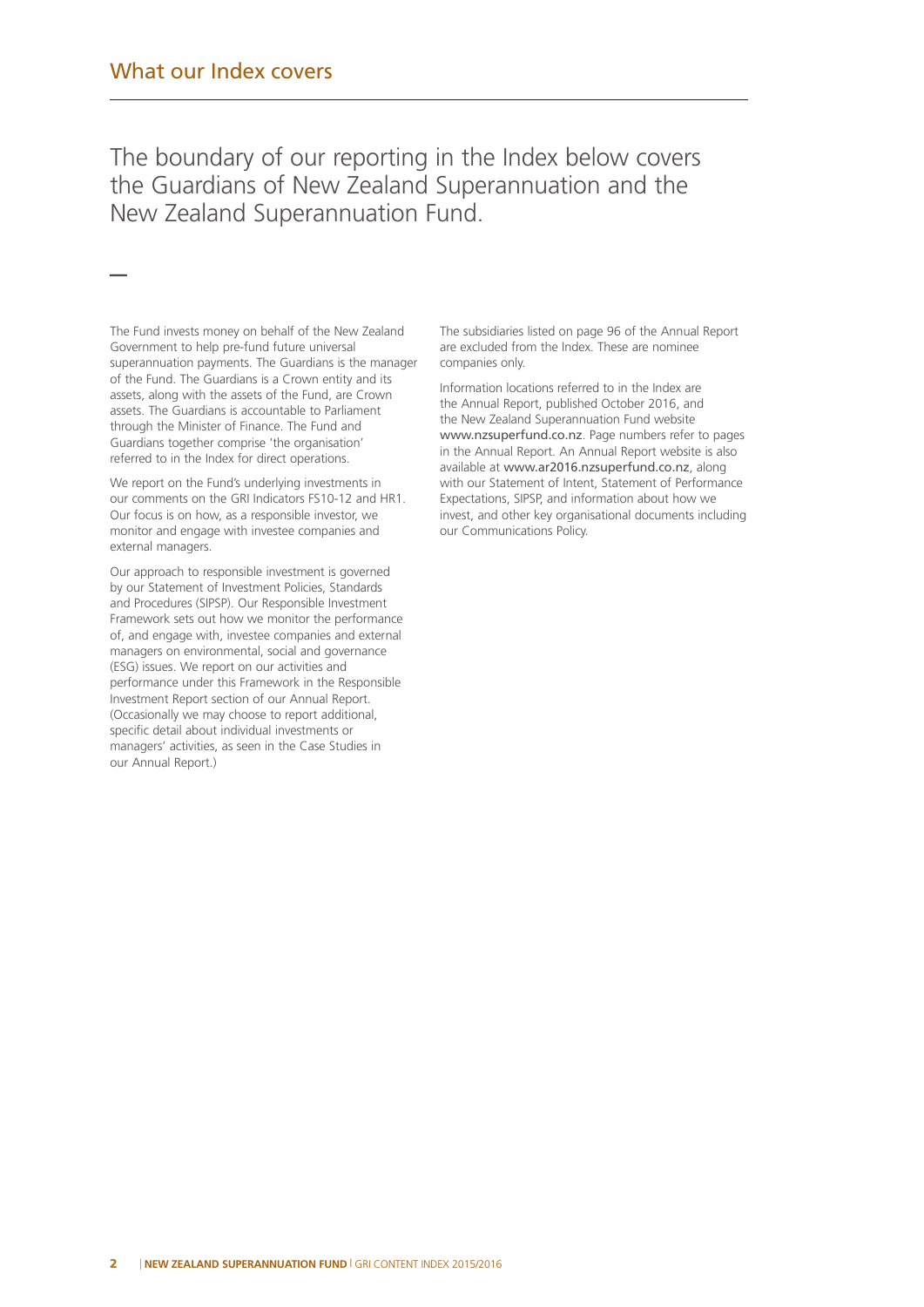| <b>Profile</b><br>Disclosure  | <b>G4 Disclosure description</b><br>Page/s                                                                                                                                                                                                                                                                                                        |                                       | External<br>Assurance |  |  |  |
|-------------------------------|---------------------------------------------------------------------------------------------------------------------------------------------------------------------------------------------------------------------------------------------------------------------------------------------------------------------------------------------------|---------------------------------------|-----------------------|--|--|--|
| <b>STRATEGY AND ANALYSIS</b>  |                                                                                                                                                                                                                                                                                                                                                   |                                       |                       |  |  |  |
| $G4-1$                        | Statement from the most senior decision-maker of the<br>$12 - 13$<br>organisation about the relevance of sustainability to the<br>organisation and its strategy.                                                                                                                                                                                  |                                       | <b>No</b>             |  |  |  |
| <b>ORGANISATIONAL PROFILE</b> |                                                                                                                                                                                                                                                                                                                                                   |                                       |                       |  |  |  |
| $G4-3$                        | Name of the organisation.                                                                                                                                                                                                                                                                                                                         | Front Cover and all pages             | <b>No</b>             |  |  |  |
| $G4-4$                        | Primary brands, products, and/or services.                                                                                                                                                                                                                                                                                                        | $10 - 11$                             | <b>No</b>             |  |  |  |
| $G4-5$                        | Location of organisation's headquarters                                                                                                                                                                                                                                                                                                           | IBC and Contact us page<br>on website | <b>No</b>             |  |  |  |
| $G4-6$                        | Number of countries where the organisation operates,<br>and names of countries with either major operations or<br>that are specifically relevant to the sustainability issues<br>covered in the report.                                                                                                                                           | 10                                    | <b>No</b>             |  |  |  |
| $G4-7$                        | Nature of ownership and legal form.                                                                                                                                                                                                                                                                                                               | $10 - 11$                             | <b>No</b>             |  |  |  |
| $G4-8$                        | Markets served (including geographic breakdown, sectors<br>served, and types of customers/beneficiaries).                                                                                                                                                                                                                                         | $10 - 11$                             | <b>No</b>             |  |  |  |
| $G4-9$                        | Scale of the reporting organisation.                                                                                                                                                                                                                                                                                                              | 5, 6, 10, 11, 67                      | <b>No</b>             |  |  |  |
| $G4 - 10$                     | Workforce profile including staff numbers, gender<br>breakdown and turnover.                                                                                                                                                                                                                                                                      | $67 - 68$                             | <b>No</b>             |  |  |  |
| $G4 - 11$                     | Percentage of total employees covered by collective<br>bargaining agreements                                                                                                                                                                                                                                                                      | 65                                    | <b>No</b>             |  |  |  |
| $G4-12$                       | Description of the organisation's supply chain                                                                                                                                                                                                                                                                                                    | $10 - 11$                             | <b>No</b>             |  |  |  |
| $G4-13$                       | Significant changes during the reporting period regarding<br>size, structure, or ownership.                                                                                                                                                                                                                                                       | 50, 52, 53, 69, 76                    | <b>No</b>             |  |  |  |
| $G4 - 14$                     | Explanation of whether and how the precautionary<br>approach or principle is addressed by the organisation.                                                                                                                                                                                                                                       | 55                                    | <b>No</b>             |  |  |  |
| $G4-15$                       | Externally developed economic, environmental, and<br>social charters, principles, or other initiatives to which the<br>organisation subscribes or endorses.                                                                                                                                                                                       | $55 - 59$                             | <b>No</b>             |  |  |  |
| $G4 - 16$                     | Memberships in associations (such as industry associations)<br>and/or national/international advocacy organisations in<br>which the organisation:<br>- Has positions in governance bodies;<br>Participates in projects or committees;<br>- Provides substantive funding beyond routine<br>membership dues; or<br>- Views membership as strategic. | $33, 34, 55 - 59$                     | <b>No</b>             |  |  |  |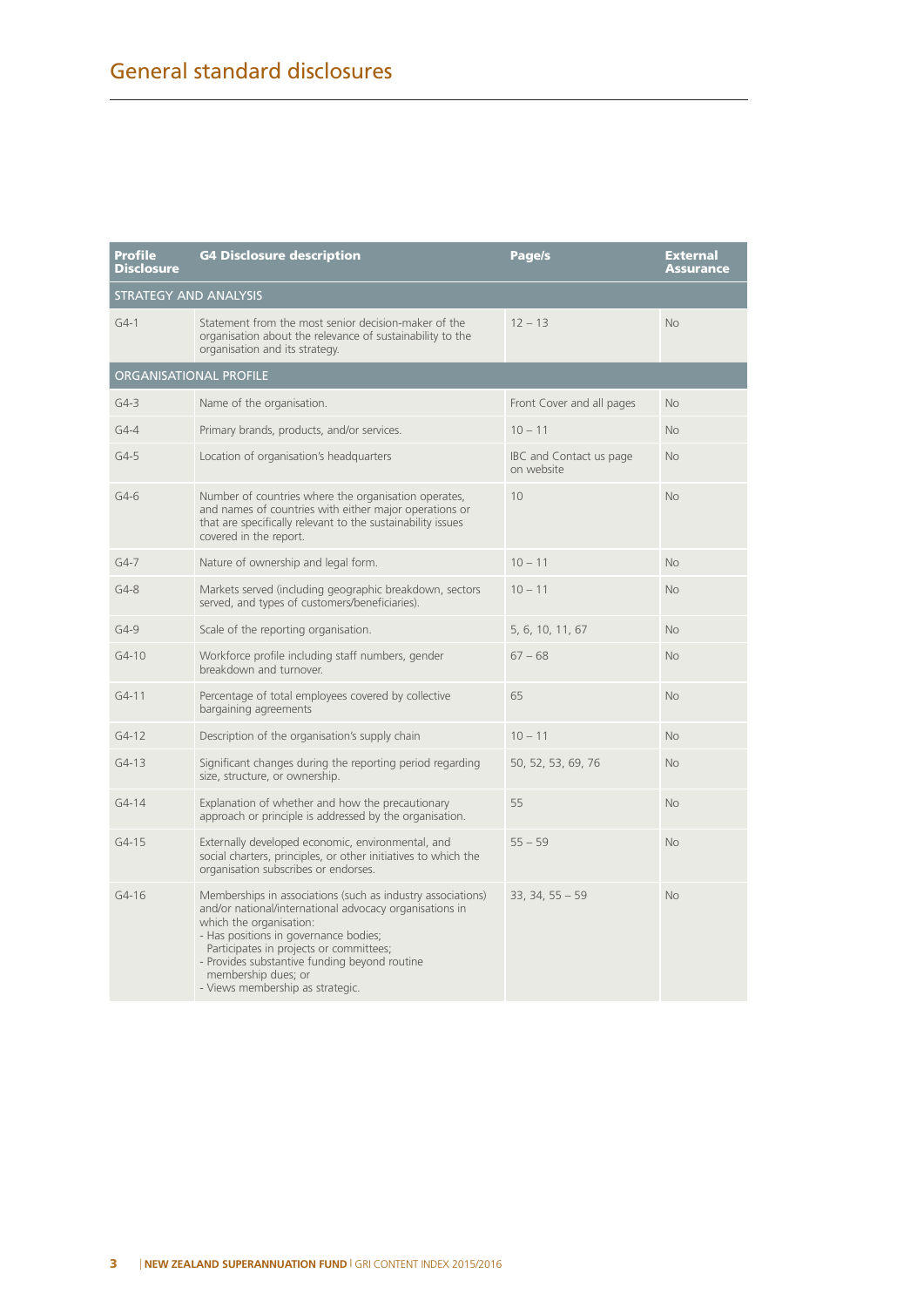| <b>IDENTIFIED MATERIAL ASPECTS AND BOUNDARIES</b> |                                                                                                                                                                                                                                                                  |                 |           |  |  |
|---------------------------------------------------|------------------------------------------------------------------------------------------------------------------------------------------------------------------------------------------------------------------------------------------------------------------|-----------------|-----------|--|--|
| $G4 - 17$                                         | Entities included or not included in the organisation's<br>consolidated financial statements or equivalent documents.                                                                                                                                            | 7,82            | <b>No</b> |  |  |
| $G4-18$                                           | Explanation of the process for defining the report content<br>and the Aspect Boundaries.                                                                                                                                                                         | $16 - 17$       | <b>No</b> |  |  |
| $G4-19$                                           | Material Aspects identified in the process for defining report<br>content                                                                                                                                                                                        | 17              | <b>No</b> |  |  |
| $G4 - 20$                                         | Report on the Aspect Boundary within the organisation for<br>each material Aspect.                                                                                                                                                                               | 17              | <b>No</b> |  |  |
| $G4 - 21$                                         | Report on the Aspect Boundary outside the organisation for<br>each material Aspect.                                                                                                                                                                              | 17              | <b>No</b> |  |  |
| $G4-22$                                           | Explanation on the effect of any restatements of information<br>provided in previous reports, and the reasons for such<br>restatements.                                                                                                                          | 7, 70, 83       | <b>No</b> |  |  |
| $G4-23$                                           | Significant changes from previous reporting periods in the<br>Scope and Aspect Boundaries.                                                                                                                                                                       | $\overline{7}$  | <b>No</b> |  |  |
|                                                   | STAKEHOLDER ENGAGEMENT                                                                                                                                                                                                                                           |                 |           |  |  |
| $G4 - 24$                                         | Stakeholder groups engaged by the organisation.                                                                                                                                                                                                                  | 16, 32          | <b>No</b> |  |  |
| $G4-25$                                           | Identification and selection of stakeholders with whom to<br>engage.                                                                                                                                                                                             | $16, 32 - 33$   | <b>No</b> |  |  |
| $G4-26$                                           | The organisation's approach to stakeholder engagement,<br>including frequency of engagement by type and by<br>stakeholder group, and an indication of whether any of the<br>engagement was undertaken specifically as part of the report<br>preparation process. | $16, 32 - 33$   | <b>No</b> |  |  |
| $G4-27$                                           | Key topics and concerns that have been raised through<br>stakeholder engagement, and how the organisation has<br>responded to those key topics and concerns, including<br>through its reporting.                                                                 | $16 - 17, 33$   | <b>No</b> |  |  |
| <b>REPORT PROFILE</b>                             |                                                                                                                                                                                                                                                                  |                 |           |  |  |
| $G4-28$                                           | Reporting period for information provided.                                                                                                                                                                                                                       | 6 and all pages | <b>No</b> |  |  |
| $G4-29$                                           | Date of most recent previous report.                                                                                                                                                                                                                             | $\overline{7}$  | <b>No</b> |  |  |
| $G4 - 30$                                         | Reporting cycle.                                                                                                                                                                                                                                                 | 6               | <b>No</b> |  |  |
| $G4 - 31$                                         | Contact point for questions regarding the report or its<br>contents.                                                                                                                                                                                             | $\overline{7}$  | <b>No</b> |  |  |
| $G4 - 32$                                         | Option in accordance with which the report has been<br>prepared and the GRI Content Index.                                                                                                                                                                       | 6               | <b>No</b> |  |  |
| G4-33                                             | The organisation's policy and current practice with regard<br>to seeking external assurance for the report                                                                                                                                                       | 7               | No        |  |  |
| G4-34                                             | The governance structure of the organisation, including<br>committees of the highest governance body. Identify any<br>committees responsible for decision-making on economic,<br>environmental and social impacts.                                               | 20, 22, 27, 29  | No        |  |  |
| G4-35                                             | Describe the organisation's values, principles, standards<br>and norms of behaviour such as codes of conduct and<br>codes of ethics.                                                                                                                             | 21, 26          | <b>No</b> |  |  |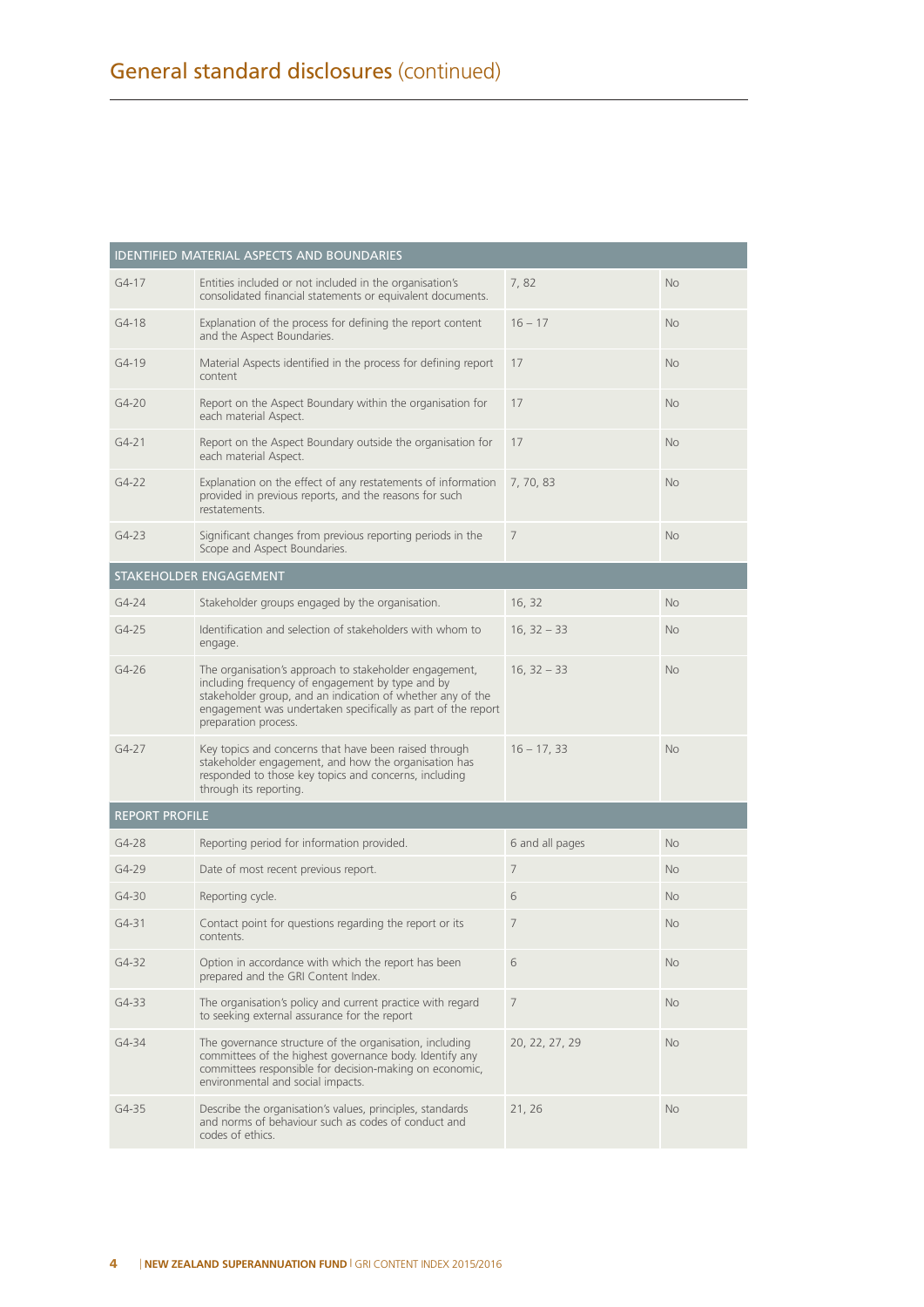| Material<br><b>Aspects</b>   | <b>DMA and</b><br><b>Indicators</b> | <b>Disclosure Description</b>                                                                                                                                                                                                                                                                                                 | Page/s              | <b>Notes</b>                                                                            | External<br>Assurance |  |
|------------------------------|-------------------------------------|-------------------------------------------------------------------------------------------------------------------------------------------------------------------------------------------------------------------------------------------------------------------------------------------------------------------------------|---------------------|-----------------------------------------------------------------------------------------|-----------------------|--|
| <b>ECONOMIC</b>              |                                     |                                                                                                                                                                                                                                                                                                                               |                     |                                                                                         |                       |  |
| Economic<br>Performance      | $G4-DMA$                            | Strategy elements related to:<br>Businesses goals;<br>The intended benefits for the recipient<br>and the business; Desire/expected<br>outcomes from the community<br>investment activity;<br>How community investment activities are<br>identified and management; and<br>How performance and value for money<br>is assessed. | N/A                 | <b>Additional FS</b><br>disclosures on<br>management<br>approach are not<br>applicable. | <b>No</b>             |  |
|                              | $G4-EC.1$                           | Direct economic value generated and<br>distributed, including revenues, operating<br>costs, employee compensation,<br>donations and other community<br>investments, retained earnings, and<br>payments to capital providers and<br>governments.                                                                               | $5, 42 - 46,$<br>83 |                                                                                         |                       |  |
| <b>ENVIRONMENTAL</b>         |                                     |                                                                                                                                                                                                                                                                                                                               |                     |                                                                                         |                       |  |
| Energy                       | G4-DMA                              |                                                                                                                                                                                                                                                                                                                               | 70                  |                                                                                         | <b>No</b>             |  |
|                              | G4-EN3                              | Energy consumption within the<br>organisation.                                                                                                                                                                                                                                                                                | 70                  |                                                                                         |                       |  |
| Emissions                    | G4-DMA                              |                                                                                                                                                                                                                                                                                                                               | 70                  |                                                                                         | Yes                   |  |
|                              | G4-EN15                             | Estimated greenhouse gas (GHG)<br>emissions resulting from business travel -<br>Scope 1.                                                                                                                                                                                                                                      | 70                  |                                                                                         |                       |  |
|                              | G4-EN16                             | Emissions of the financing portfolio -<br>Scope 2.                                                                                                                                                                                                                                                                            | 70                  |                                                                                         |                       |  |
|                              | G4-EN17                             | Estimated greenhouse gas (GHG)<br>emissions resulting from business travel -<br>Scope 3.                                                                                                                                                                                                                                      | 70                  |                                                                                         |                       |  |
| <b>Effluent and</b><br>waste | G4-DMA                              |                                                                                                                                                                                                                                                                                                                               | 70                  |                                                                                         | <b>No</b>             |  |
|                              | $G4$ -EN23                          | Total weight of waste by type and<br>disposal method.                                                                                                                                                                                                                                                                         | 70                  |                                                                                         |                       |  |
| Transport                    | G4-DMA                              |                                                                                                                                                                                                                                                                                                                               | 70                  |                                                                                         | <b>No</b>             |  |
|                              | G4-EN30                             | Significant environmental impacts of<br>transporting members of the workforce.                                                                                                                                                                                                                                                | 70                  |                                                                                         |                       |  |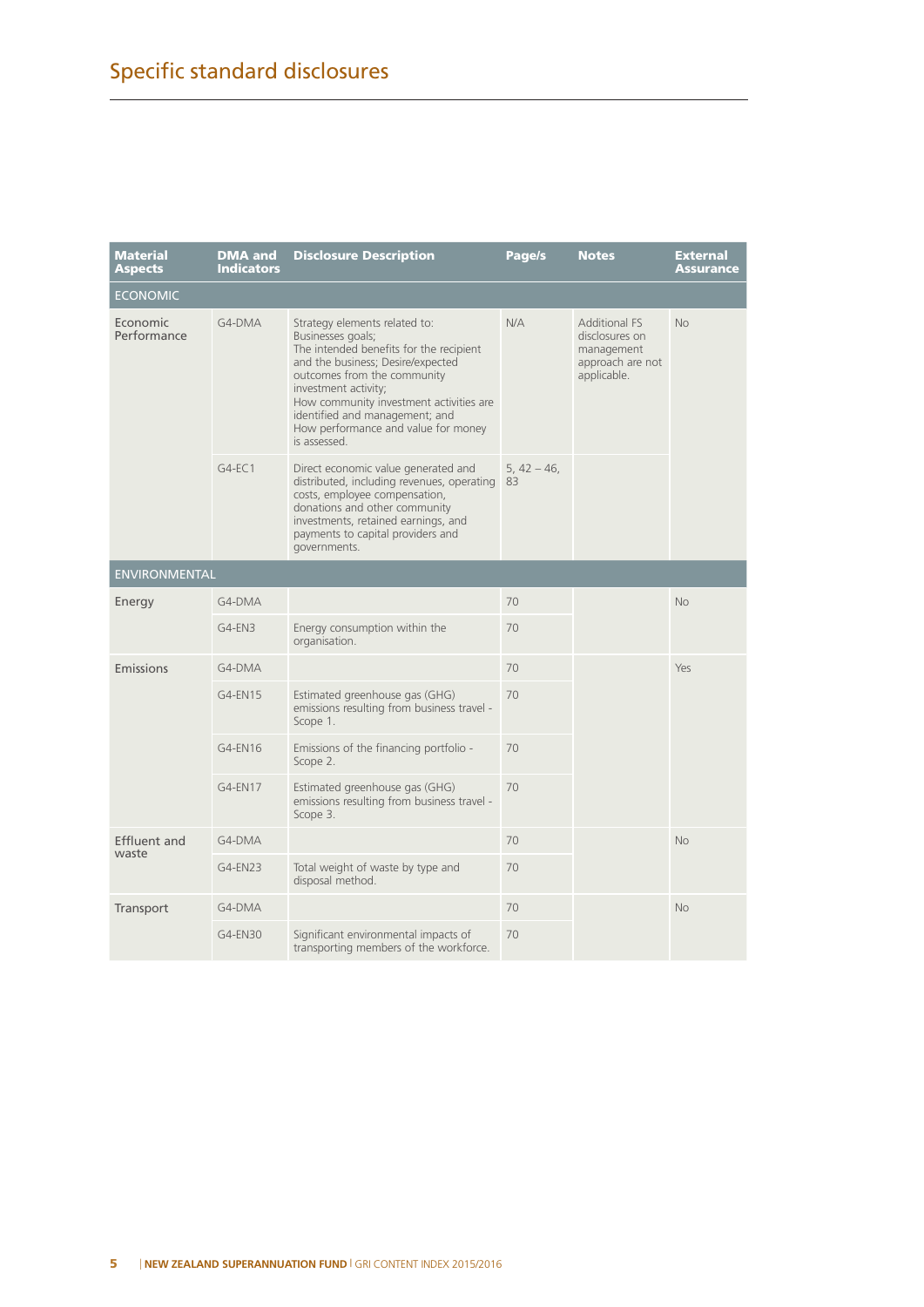| LABOUR PRACTICES AND DECENT WORK |          |                                                                                                                                                                                             |                      |                                                                                                                                                         |           |
|----------------------------------|----------|---------------------------------------------------------------------------------------------------------------------------------------------------------------------------------------------|----------------------|---------------------------------------------------------------------------------------------------------------------------------------------------------|-----------|
| Employment                       | G4-DMA   |                                                                                                                                                                                             | $62 - 65, 67,$<br>68 | G4-LA1 part a.<br>New employee<br>hires by category<br>not reported.                                                                                    | <b>No</b> |
|                                  | $G4-LA1$ | Total number and rates of new employee<br>hires and employee turnover by age<br>group, gender and region.                                                                                   | 67                   |                                                                                                                                                         |           |
|                                  | $G4-LA3$ | Return to work and retention rates after<br>parental leave, by gender.                                                                                                                      | 67                   |                                                                                                                                                         |           |
| Diversity and                    | G4-DMA   |                                                                                                                                                                                             | 28, 65               |                                                                                                                                                         | <b>No</b> |
| Equal<br>Opportunity             | G4-LA12  | Composition of governance bodies and<br>breakdown of employees per employee<br>category according to gender, age<br>group, minority group membership, and<br>other indicators of diversity. | 28, 67               |                                                                                                                                                         |           |
| Training and<br>Education        | G4-DMA   |                                                                                                                                                                                             | 62                   |                                                                                                                                                         | <b>No</b> |
|                                  | G4-LA9   | Average hours of training per year per<br>employee by gender, and by employee<br>category.                                                                                                  | 67                   | G4-LA9 reported<br>at an<br>organisation level<br>and represented<br>by training<br>investment as a<br>percentage of<br>total operating<br>expenditure. |           |
| Occupational<br>Health and       | G4-DMA   |                                                                                                                                                                                             | 63                   |                                                                                                                                                         | <b>No</b> |
| Safety                           | G4-LA6   | Type of injury and rates of injury,<br>occupational diseases, lost days, and<br>absenteeism, and total number of work-<br>related fatalities, by region and by<br>gender.                   | 67                   |                                                                                                                                                         |           |
| <b>HUMAN RIGHTS</b>              |          |                                                                                                                                                                                             |                      |                                                                                                                                                         |           |
| Investment                       | G4-DMA   |                                                                                                                                                                                             | 55-59                |                                                                                                                                                         | <b>No</b> |
|                                  | G4-HR1   | Total number and percentage of<br>significant investment agreements and<br>contracts that include human rights<br>clauses or that underwent human rights<br>screening.                      | 55, 57               |                                                                                                                                                         |           |